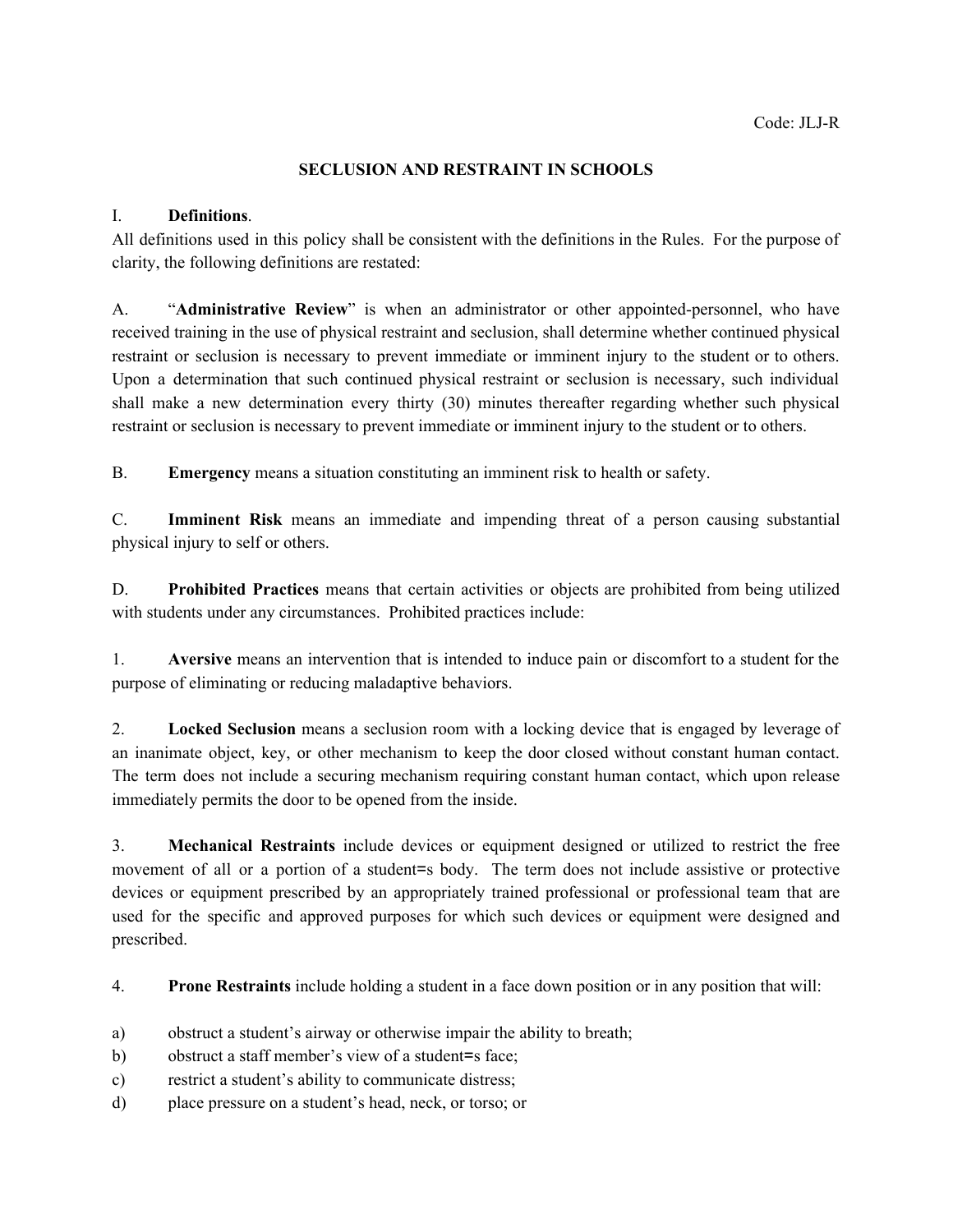e) straddle a student's torso.

E.. **Restraint** means the use of physical force, with or without the use of any device or material, to restrict the free movement of all or a portion of a student's body. Restraint does not include comforting or calming a student, holding the hand or arm of a student to escort the student if the student is complying, intervening in a fight or using an assistive or protective device prescribed by an appropriately trained professional or professional team.

F. **Seclusion** means removing a student from a classroom or other school activity and isolating the student in a separate area. Seclusion occurs when a student is placed in a room or location by school personnel, purposefully separated from peers, and prevented from leaving that location. Separation in an area where the student is prevented from leaving is always considered seclusion. The term does not include a student- requested break or in-school suspension, detention or other appropriate disciplinary measure. Seclusion does not include time out, which means providing the student with a brief opportunity to regain self-control in a setting that does not physically remove the student from peers or the learning environment, and the student is not physically prevented from leaving the time out area. The use of time out is not regulated by this policy.

1. **Seclusion from the Learning Environment** means visually or audit orally isolating the student from the classroom or other school activity, or away from peers in an area that obstructs the student=s ability to participate in regular classroom or school activities.

2. **Isolation Room** means placing the student in an enclosed room built in compliance with all relevant health and safety codes and in compliance with Wyoming Department of Education Physical Space Requirements for Isolation Rooms.

G. "**Time out"** means providing the student with a brief opportunity to regain self-control in a setting that does not physically remove the student from peers or the learning environment, and the student is not physically prevented from leaving the time out area.

## II. **Staff Training**.

A. The district adopts the CPI evidence-based model for the purpose of training and safe implementation of seclusion and restraint.

B. A core group of classified and non-classified staff shall be certified consistent with CPI for the safe and appropriate use of physical restraint. This core group of staff shall be recertified according to CPI standards.

1.The initial training for each staff member shall be completed in accordance with the model program.

2.The ongoing training shall be completed in accordance with the model program.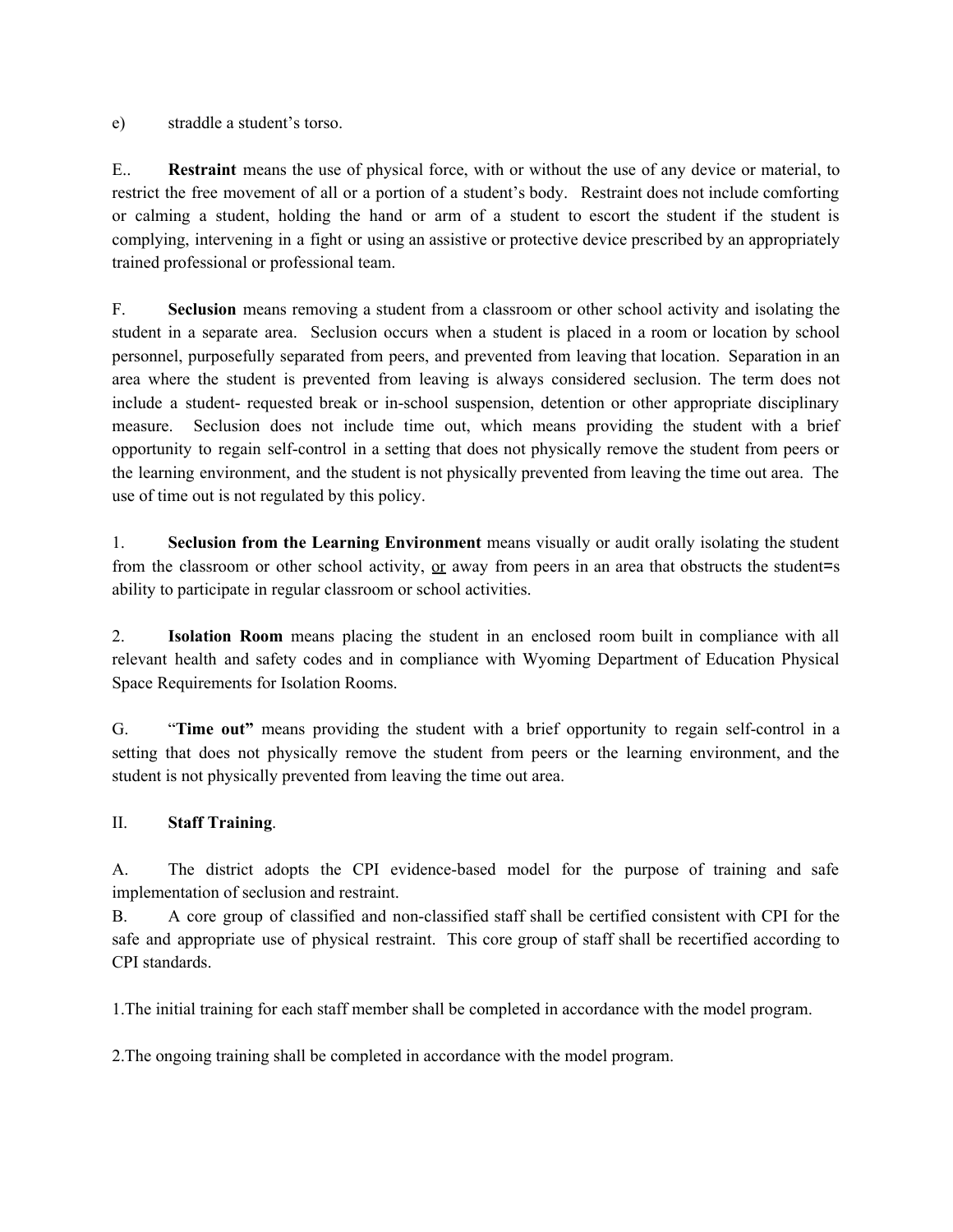C. All staff shall receive training in the prevention of physical restraint and seclusion including skills training related to positive behavior supports, safe physical escort, conflict prevention, de-escalation, and conflict management. Professional development in this area will be ongoing.

D. In addition to the ongoing training for all staff referred to above, all staff shall also annually receive information regarding the implementation of this policy, including information regarding the staff members assigned as core group of staff in paragraph B.

# III. **Seclusion and Restraint Procedures**.

# A. **Restraint**.

1. Non-emergency situations: only trained, certified staff pursuant to paragraph III.C above shall be permitted to utilize restraint as part of a planned behavior intervention.

2. Emergency situations: Any staff member may intervene for purpose of restoring safety in a bona fide emergency situation constituting an imminent risk to the health or safety of students, staff or others.

3. Durational guidelines: The following durational guidelines are to be followed when implementing a restraint:

a) the minimum amount of time necessary to de-escalate the conduct necessitating the restraint will always be used.

b) The duration of the initial restraint and any additional restraint needed thereafter to de-escalate the situation shall be that recommended by the evidence-based model referenced in II(A) above.

4. Administrative review: In the event that implementation of the restraint exceeds the durational guidelines specified above, an administrator or administrative designee shall immediately be contacted and review the following elements to determine if and under what conditions the restraint may continue:

a) the reason for the restraint, including the likely harm to the student or others;

b) the type of restraint being used;

c) the factors, if known, which precipitated the conduct necessitating restraint;

d) other options available to eliminate the risk of harm or safety to student or others;

e) the likelihood that continued restraint will prevent harm to the student ore others.

5. Debriefing: After restraint has been implemented, the following debriefing procedures will be utilized: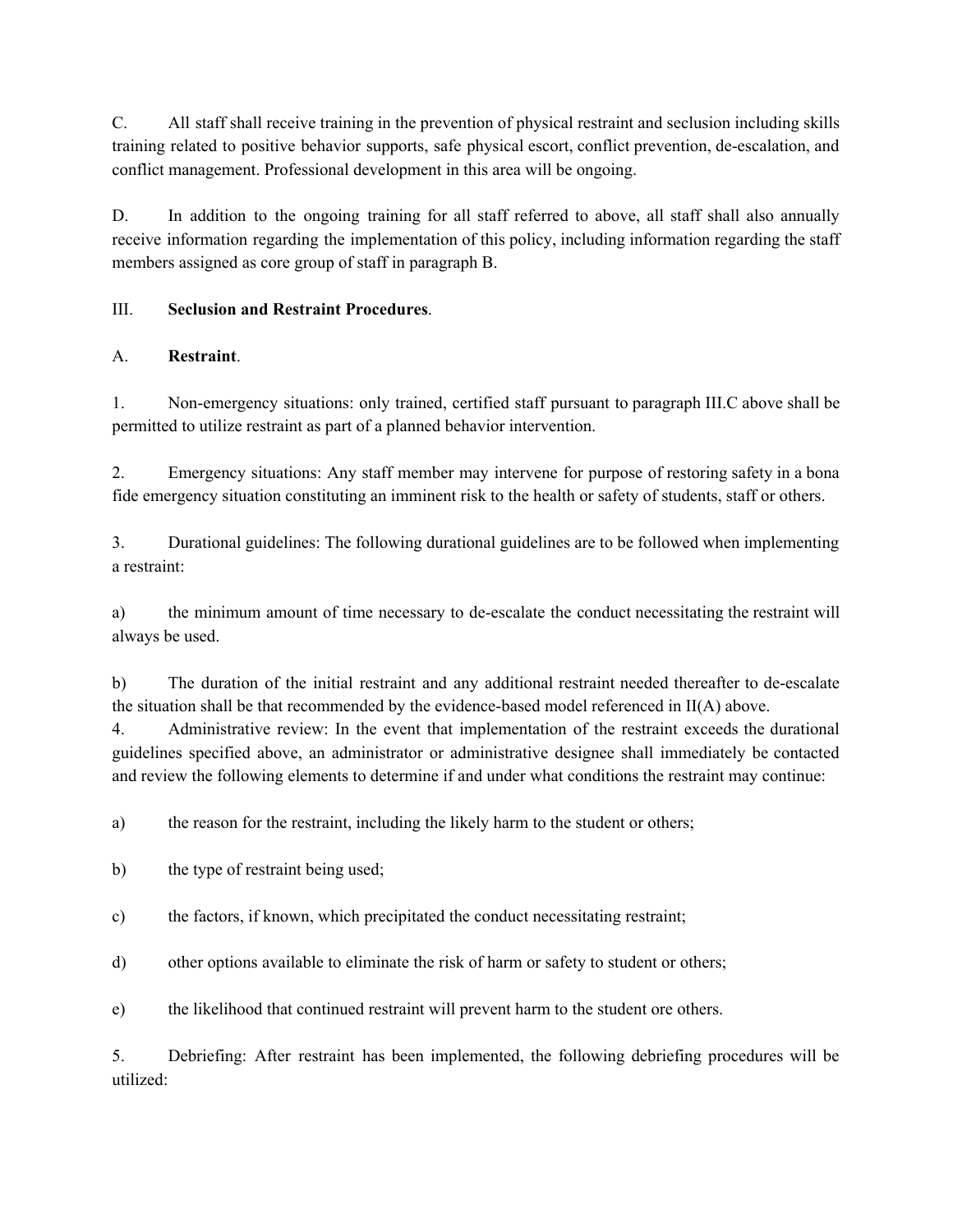a) A conference will be held involving all staff present and/or involved with the restraint, as well as the responsible administrator. The debriefing will include:

1) a discussion of the factors that precipitated the conduct necessitating the restraint;

2) a review of all interventions and de-escalation techniques, procedures or efforts utilized in advance of the restraint;

3) a review of the behavior plan or other plan, if one exists, for dealing with the behaviors of the student;

4) a review of training received by staff involved with the restraint procedure and a determination of whether such restraint was done in compliance with this policy;

5) a discussion of changes that could be made or implemented that might assist in preventing the student conduct or eliminating the need for restraint.

6. Documentation: The completion of an incident report as referenced below is required for each restraint.

# B. **Seclusion**

1. The use of a locked seclusion room is prohibited in all school facilities.

2. The use of an Isolation Room will be limited to locations specifically built and/or modified for that purpose, meeting all relevant health and safety codes and the Wyoming Department of Education Physical Space Requirements for Isolation Rooms.

3. School staff must be able to see and hear the student in seclusion at all times.

4. Students placed in seclusion must be permitted access to normal meals and personal hygiene opportunities. Meals and bathroom breaks may be separate and supervised if needed to ensure safety.

5. Seclusion from the Learning Environment: The following requirements apply:

a) Durational guidelines: These durational guidelines are to be followed when implementing a Seclusion from the Learning Environment. Seclusion should not be used any longer than necessary to allow a student to regain control of his/her behavior. Initial Seclusion from the Learning Environment and any additional exclusion shall be in accordance with the training and recommended durational guidelines from the evidence-based model referenced in II(A) above.

b) Using time out without seclusion is not regulated by these rules.

6. Isolation Room: The following requirements apply: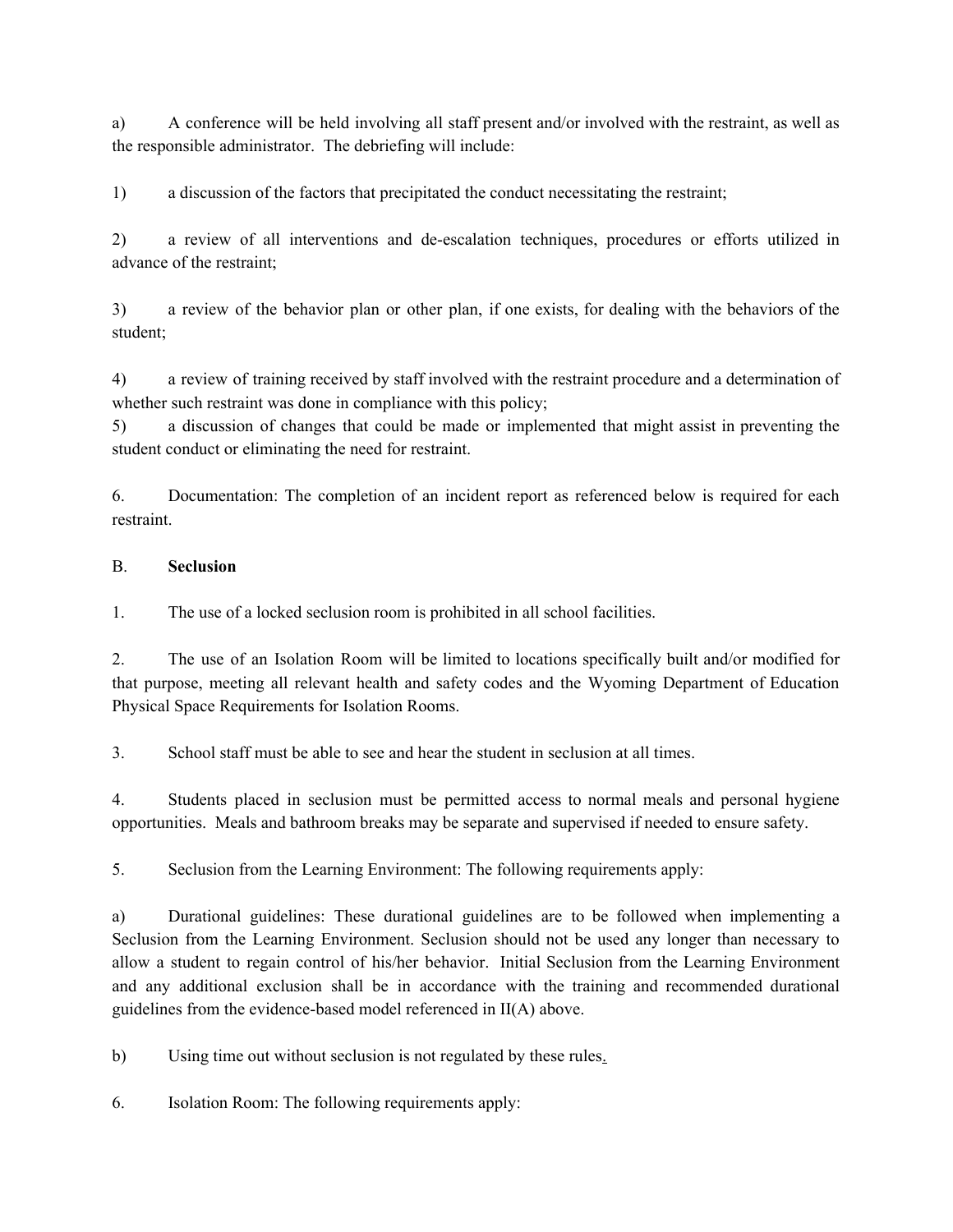a) Durational guidelines: These durational guidelines are to be followed when implementing a Seclusion from the Learning Environment. Seclusion should not be used any longer than necessary to allow a student to regain control of his/her behavior. Initial Seclusion from the Learning Environment and any additional exclusion shall be in accordance with the training and recommended durational guidelines from the evidence-based model referenced in II(A) above.

b) Debriefing: After a removal to an Isolation Room has been required, the following debriefing procedures will be utilized:

(i) A conference will be held involving all staff present and/or involved with the Isolation Room, as well as the responsible administrator. The debriefing will include:

(A) a discussion of the factors that precipitated the conduct necessitating the Isolation Room;

(B) a review of all interventions and de-escalation techniques, procedures or efforts utilized in advance of the Isolation Room;

(C) a review of the behavior plan or other plan, if one exists, for dealing with the behaviors of the student;

(D) a review of training received by staff involved with the Isolation Room procedure and a determination of whether such Isolation Room was used in compliance with this policy;

(E) a discussion of changes that could be made or implemented that might assist in preventing the student conduct or eliminating the need for the Isolation Room.

c) Administrative review: In the event that implementation of the Isolation Room exceeds the durational guidelines specified above, an administrator or administrative designee shall immediately be contacted and shall review the following elements to determine if and under what conditions the Isolation Room may continue:

(1) the reason for the restraint, including the likely harm to the student or others;

- (2) the type of restraint being used;
- (3) the factors, if known, which precipitated the conduct necessitating restraint;
- (4) other options available to eliminate the risk of harm or safety to student or others;
- (5) the likelihood that continued restraint will prevent harm to the student ore others.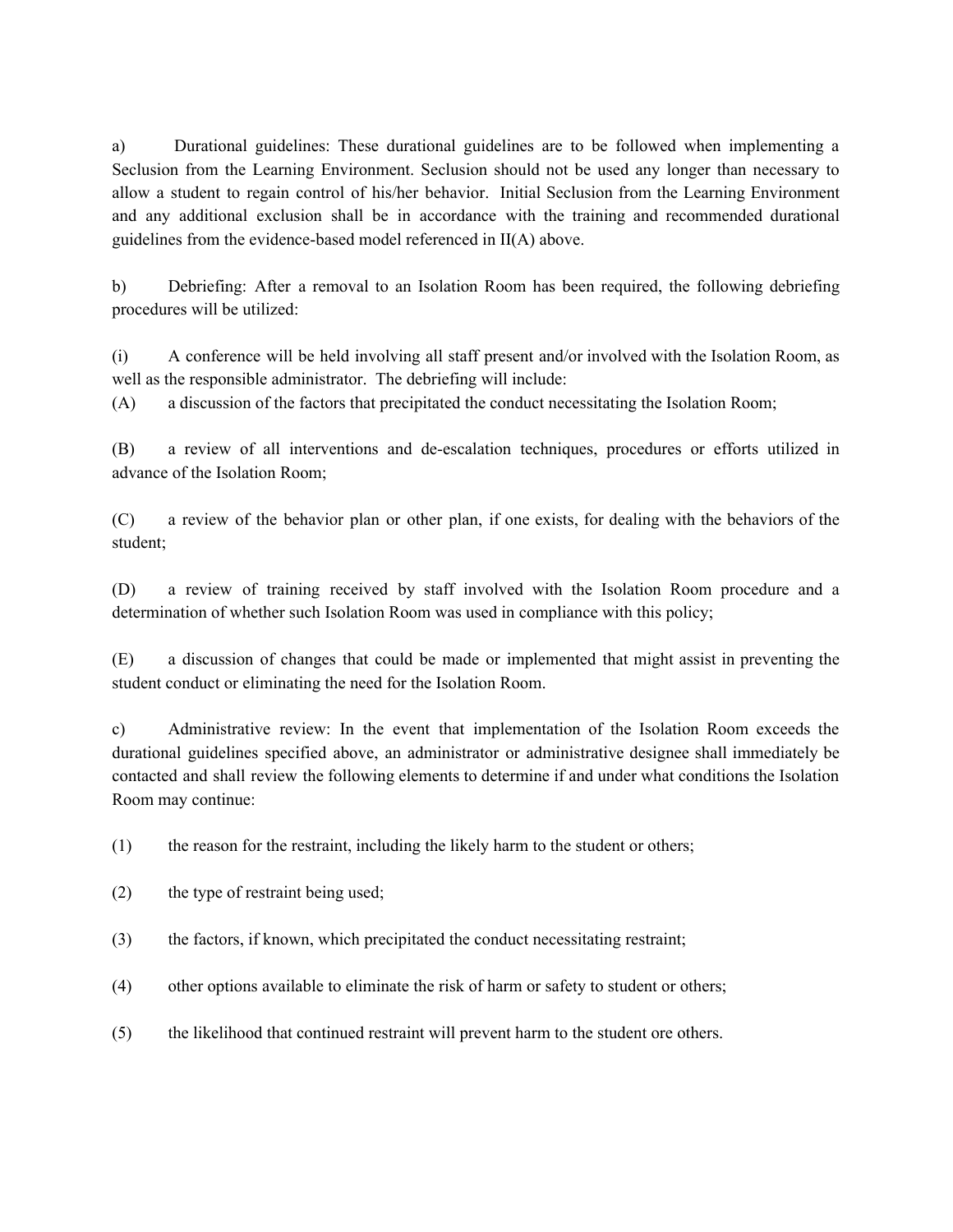7. The use of appropriate disciplinary measures involving such things as after-school detentions or in-school suspensions and/or other disciplinary measures is not regulated by this policy and may continue in accordance with the approved district policies and procedures relating to such disciplinary measures.

C. **Documentation**. The completion of an incident report is required for each use of an Isolation Room as referenced below.

D. **Incident Report.** For each incident involving a need to implement a restraint or remove a student to an Isolation Room, a Physical Restraint Incident Report or Isolation Room Incident Report will be filled out. The Physical Restraint Incident Report is attached as Exhibit JLJ-E(1) and the Isolation Room Incident Report is attached as Exhibit JLJ-E(2).

E. **Parent Notification**. The District shall provide to the parents copies of all mandatory documentation according to the parent notification procedure developed by the school.

# IV. **Enforcement Procedures**

A. **Complaint Process:** The following process for the receipt of complaints from any individual or entity regarding the use of restraint or seclusion shall be utilized:

1. Parent shall be directed to provide written notice of their complaint, specifically including the following:

a) the conduct complained of;

b) a statement as to whether or not they felt the conduct violates this seclusion and restraint policy and, if so, how;

c) a statement of other options or alternatives that the complainant believes should have been utilized in lieu of the restraint or seclusion procedure used; and

d) a statement as to the remedial action being requested.

2. Upon receipt of the written notice of complaint, a copy shall be provided to the Wyoming Department of Education. WDE may review violations in policies and work with the school and District to create an improvement plan.

3. Subsequent to receipt of the written complaint, the investigation process shall be initiated. The investigation process shall include the following requirements:

a) the responsible administrator (principal or special education director) or his/her administrator designee shall immediately conduct an investigation, including meeting with the complainant and with all staff involved separately, interview witnesses, gather information regarding the event being complained of. The administrator in his/her discretion may elect to have a meeting involving the complainant and the staff who are being complained about, after which the administrator shall make a written determination as to the complaint with a finding as to whether or not the seclusion and restraint policy was complied with,